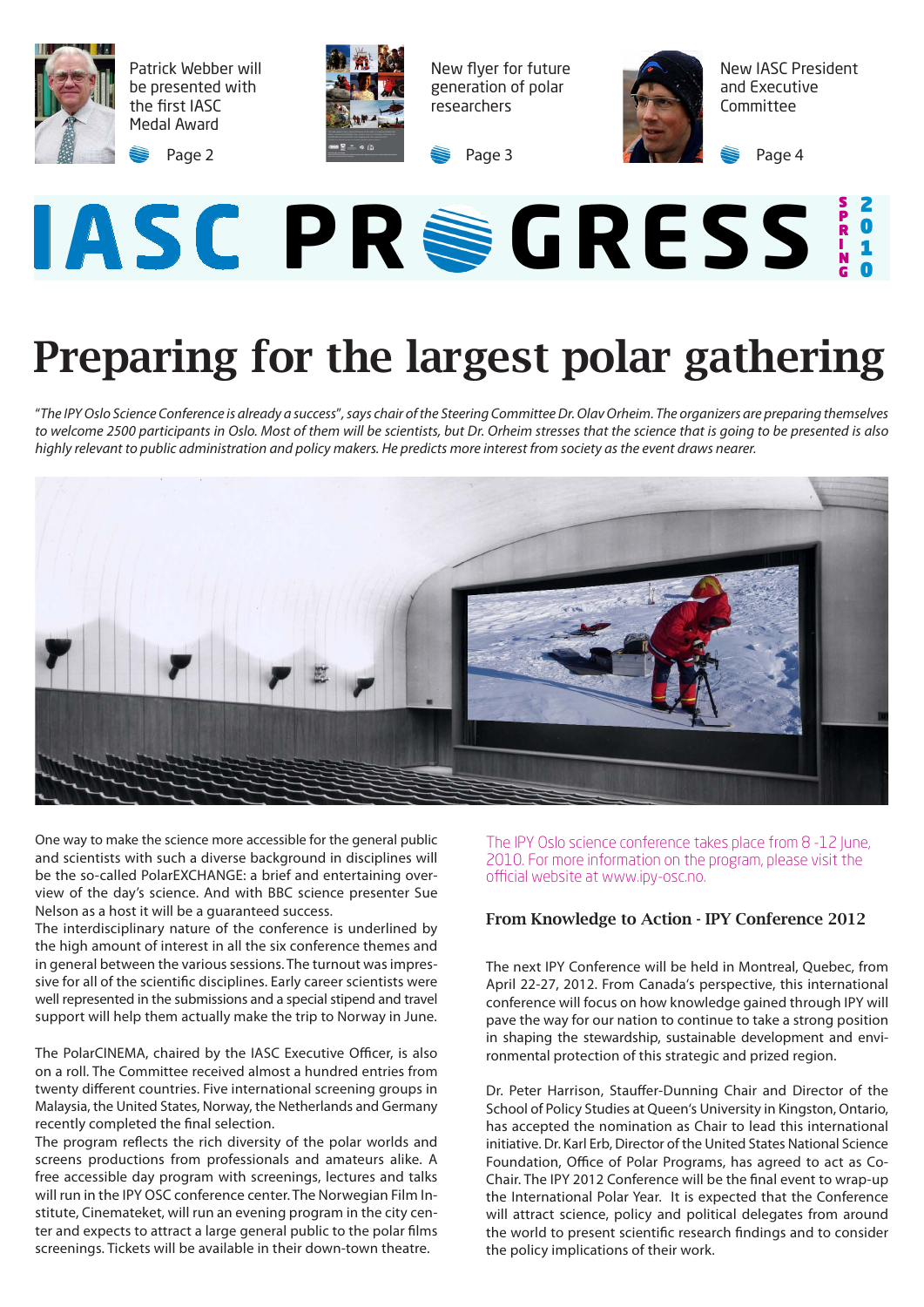# Patrick Webber awarded with the first IASC Medal



The first IASC Medal will be awarded to Professor Emeritus Patrick John Webber. Patrick Webber is recognized for his life-time scientific contributions to arctic and alpine tundra ecology and plant taxonomy and the promotion of arctic research in general through his inspiring mentorship and leadership.

The medal will be presented by the IASC President, David Hik, on 9th June 2010, 13.20-14.00 at the IPY Oslo Science Conference. The award ceremony will be followed by a 30 minute lecture by the awardee.

### SWIPA Cross-fertilization Workshop in Potsdam

*A Cross-Fertilization Workshop for the project Climate Change and the Cryosphere: Snow, Water, Ice and Permafrost in the Arctic (SWIPA) was hosted by IASC from 12 to 15 January 2010 in Potsdam, Germany.*



Sixty experts, including all of the Convening Lead Authors in the SWIPA project and most of the lead authors, attended the Workshop to make sure that all essential issues were being covered in the SWIPA report.

An important aspect of the Workshop involved cross-chapter meetings of authors to ensure consistency in the handling of the issues, identify gaps and avoid duplication in the coverage of issues. Chapter authors began the identification of the key issues that will emerge from their chapters, both to highlight issues for the summary for policy-makers and the layman's report, and in preparation for the development of science-based recommendations. The structure and timeline for the report can be downloaded on the IASC website. For more information on SWIPA, please visit the website at www.amap.no/swipa

## AOSB Marine Working Group continues support of key activities

The Arctic Ocean Sciences Board: the Marine Working Group for IASC met in Nuuk, Greenland on 15 April 2010 for a very productive meeting. During the course of the meeting the Board determined that it will continue to support its key initiatives, including the integrated Arctic Ocean Observing System (iAOOS), the Arctic in Rapid Transitions (ART) initiative, and support of deep sea Arctic drilling.

In addition, the Board endorsed several new tasks, including support of the Distributed Biological Observatory beginning first in the Western Arctic but expanding to a pan-Arctic initiative over the coming years; an effort to organize an integrated analysis of all 173 ocean moorings in place for the IPY period and potentially expand this to include a full ocean reanalysis of the Arctic to be undertaken with WCRP and CliC. The AOSB also approved a small group to develop a five-year strategic plan for the new IASC Marine Working Group. The Board elected a new Chair, Dr. Savi Narayanan from Canada, and a new Vice Chair, Dr. Jackie Grebmeier from the US, to its Steering Group.

# IASC supported projects receive ICSU funding

Two IASC supported projects received a grant from the International Council for Science (ICSU). The first project, *Education and Outreach Lessons from IPY*, aims to conduct an initial assessment of effective science communication based on IPY Education, Outreach and Communication (IPY EOC) activities, experience and networks.

Thanks to innovative ideas, creative and user-friendly tools, extensive partnerships, and, always, care and support of volunteers, the IPY education, outreach and communication teams helped IPY achieve the goal: Polar Science with Global Impact. The project will now look at the lessons can and should be drawn



from this experience to guarantee ongoing, sustained science education, and the inclusion of education and outreach in other and future ICSU programmes. The main coordination of the project will be carried out by Association of Polar Early Career Scientists (APECS), with assistance from the Scientific Committee on Antarctic Research (SCAR), IASC and IPY EOC committee members.

The second grant was awarded to the International Permafrost Association (IPA) for the launch of its MicroPerm project. The MicroPerm project, which stands for "circumpolar integration of permafrost microbiological studies" , will take off in June 2010 at the Third European Conference on Permafrost and will culminate in autumn 2010 with the organization of a workshop in October in Potsdam, Germany.

The MicroPerm project was submitted to ICSU by the International Union of Geological Sciences (IUGS), and was supported by SCAR, IASC, the International Union of Geodesy and Geology (IUGG) and the International Union for Quaternary Science (INQUA). More information on the project can be found on the IPA website: http:// ipa-permafrost.org.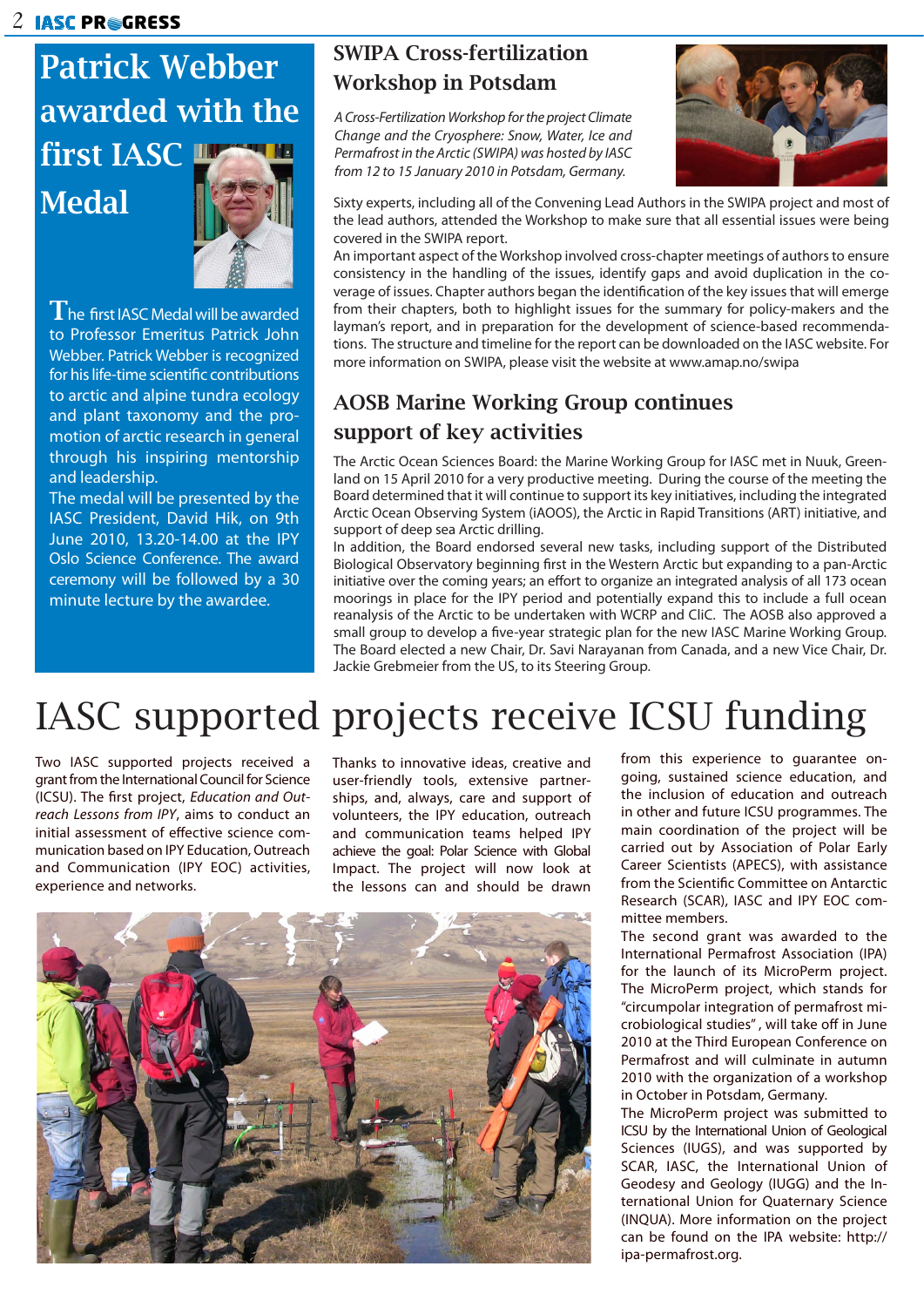#### **IASC PRSGRESS 3**

# Connecting to the Poles

*Live interviews with scientists from the polar regions at the Arctic Venue during the COP15 in Copenhagen*

At the Arctic Venue during the Climate Change Conference held in Copenhagen (COP15) SCAR and IASC offered the media the opportunity to interview scientist that were stationed in the Arctic and Antarctic. From the Antarctic research station Rothera and the AWIPEV research base in Ny-Ålesund, Svalbard, two scientist answered questions about their research and shared information on how they were witnessing climate change first hand.

In the south, we connected to Tamsin Gray, a meteorologist from the British Antarctic Survey, who studies climate change and the ozone hole and can't

wait to get up every morning and start collecting more data knowing that the next breakthrough may be just a shovel full of snow away. Tamsin: ''*In climate change research the link between collecting an air sample and monitoring global warming is refreshingly direct. The consequences of the results immediately reach way beyond the scope of academic interest straight into the lives of everyone around us*''.

In the north we connected to Marcus Schumacher, a geographer from Germany, who runs the joined French-German Arctic research base, AWIPEV. In Ny-Ålesund Schumacher and his colleagues conduct

## Steering Group presents Scientific Framework for ASSW 2011

The framework for the Arctic Science Summit Week (ASSW) 2011 Science Symposium is in place. The Science Symposium, which will be organized for the second time after a successful launch in Bergen 2009, creates a platform for exchanging knowledge, cross fertilization and collaboration in arctic science. In 2011 the theme: 'The Arctic: The New Frontier for Global Science' will be the focal point.

The Scientific Steering Group, chaired by Dr. Byong-Kwon Park (Korea Polar Research Institute) and Dr. Jacqueline Grebmeier (University of Maryland), has finished the framework for the different science sessions. An overview of the disciplinary and interdisciplinary sessions is published in the first circular, which is available for download on the news page of the IASC website: www.iasc.info/news.

# Exploring Polar Science

#### Strengthening future generations of polar researchers

An information flyer to 'explore' polar science is now available for students and early career scientists. The flyer is a shared initiative of the Association of Polar Early Career Scientists (APECS), the University of the Arctic (UArctic), the Scientific Committee on Antarctic Research (SCAR), the International Antarctic Institute (IAI) and IASC.

With a simple overview it aims to inform about international opportunities to study the richly diverse and challenging world of the polar regions. It contains information on and links to international organizations that inform and advise early career scientists on career development, networking, funding opportunities and communication and outreach.

The flyer offers a first step in the advancement and support of a future generation of polar researchers and is available for download on the news page of the IASC website.





fundamental research in environmental sciences. In the frame of global change, their studies aim to understand and to recognize changes in environmental conditions and related adaptation processes. Marcus: ''*The real challenge mankind has to face in the future are the challenges due to changes in the complex natural system. I hope that our work provides a contribution to set the course for the necessary political, social and economic actions*''.

## IASC supports early career scientists for the Oslo Conference

 $\mathbf W$ ith 57 travel grants in total, IASC has made it possible for many early career scientists to attend the International Polar Year Oslo Science Conference.

The grants were allotted taking a broad international representation, quality of the abstracts and fair distribution over the different science session into consideration. The travel support will guarantee that all IASC member counties have early career scientists from various disciplines represented at the conference.

The recipients were selected from the 400 applicants that earlier received an Oslo stipend, provided by the Research Council of Norway, which already granted them with free lodging and a reduced conference fee. Amongst the 2200 conference participants registered so far are 500 early career scientists, making up almost a quarter of the total. Oslo promises to be an exciting gathering with a strong representation of a new generation of polar researchers.